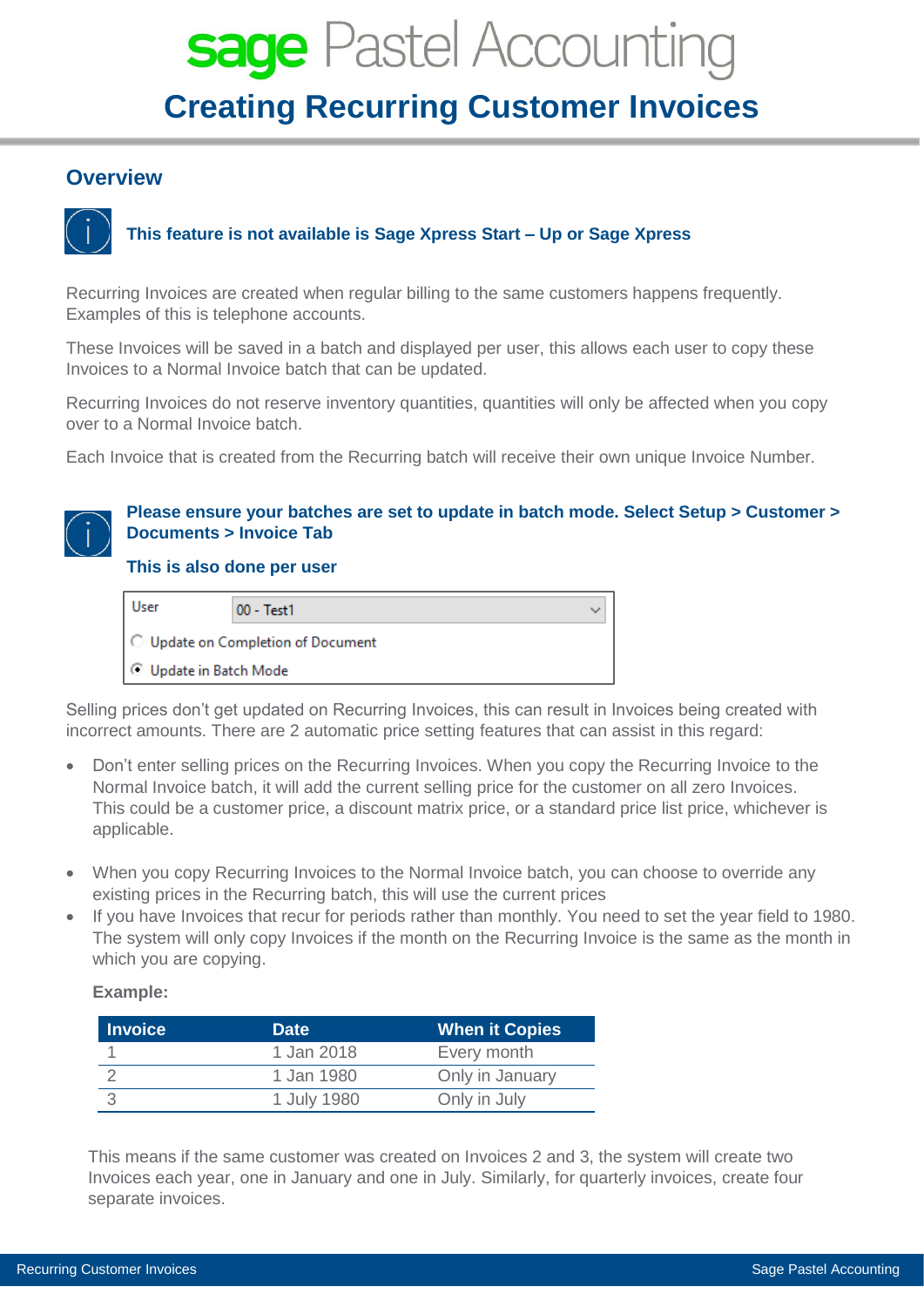# **Creating Recurring Invoices**

- Select Process > Customers
- Select the drop down at Document Type and select Recurring Tax Invoice

| <b>Process Customer</b> |                                      |  |  |  |
|-------------------------|--------------------------------------|--|--|--|
| <b>Document Type</b>    | <b>Tax Invoice</b>                   |  |  |  |
|                         | Link / Crea Quotation<br>Sales Order |  |  |  |
| Inclusive               | <b>Tax Invoice</b>                   |  |  |  |
| Quick Mode              | <b>Recurring Tax Invoice</b>         |  |  |  |
| ustomer Heer E          | <b>Credit Note</b>                   |  |  |  |

- Select the Customer
- Select the date
	- **EXT** If you only want an Invoice to copy in a month, set the date to contain that month and set the year to 1980
- Complete the rest of the Invoice
	- If you wish the system to set the selling price on a line to the customer's current price at the time you process the invoice, enter the selling price as zero
- Select Next Document to create other Recurring Invoices

# **Copy Recurring batch to Normal batch**

- Select the drop down at Document Type
- Select Tax Invoice

| <b>Process Customer</b> |                                      |  |  |  |
|-------------------------|--------------------------------------|--|--|--|
| <b>Document Type</b>    | <b>Recurring Tax Invoice</b>         |  |  |  |
|                         | Link / Cre. Quotation<br>Sales Order |  |  |  |
| Inclusive               | <b>Tax Invoice</b>                   |  |  |  |
| Quick Mode              | <b>Recurring Tax Invoice</b>         |  |  |  |

• At the bottom of the screen select Batch > Copy Recurring

|       | Export                |  |  |  |
|-------|-----------------------|--|--|--|
|       | <b>Copy Recurring</b> |  |  |  |
|       | Make One For All      |  |  |  |
|       | Update                |  |  |  |
| Batch | Delete / Inser        |  |  |  |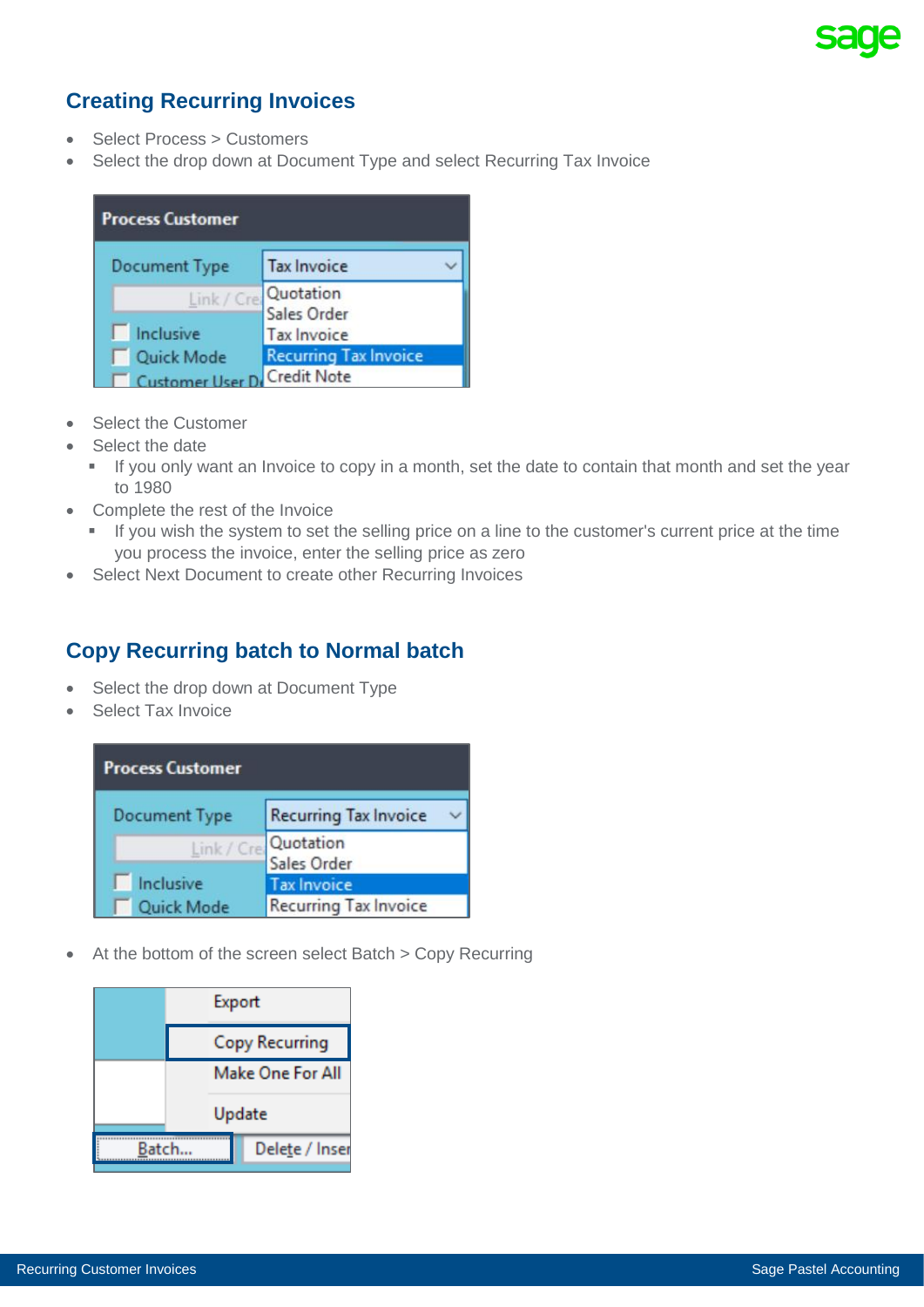

- The Copy Recurring Assistant will open
- Select the period you want to create the Invoices in and select the date you want to show on the **Invoices**

| <b>Period to Create Invoices In</b>                                                                                                                                                                                                                                                                                                                                                                               |  |  |  |  |
|-------------------------------------------------------------------------------------------------------------------------------------------------------------------------------------------------------------------------------------------------------------------------------------------------------------------------------------------------------------------------------------------------------------------|--|--|--|--|
| Recurring Invoices: You can enter invoices which recur at regular intervals into a recurring batch. You<br>can then copy the recurring batch into the normal invoice batch, thereby reducing data entry and<br>eliminating entry errors. Use this facility, for example, to process regular invoices such as maintenance<br>agreements, even if they recur at different intervals (monthly, annually, and so on). |  |  |  |  |
| Please choose the period in which you wish to create the invoices.<br>- 01/01/2018 - 31/01/2018 January<br>$\checkmark$<br>Please choose a date for the invoices.<br>31/01/2018<br>▼                                                                                                                                                                                                                              |  |  |  |  |

- Select Next to proceed
- If you do not allow negative inventory quantities and the system encounters insufficient inventory quantities, he **Allow Negative Quantities** screen displays
	- Read through all the options below and make your selection

| <b>Allow Negative Quantities</b>                                                                                                                                                                                                                    |
|-----------------------------------------------------------------------------------------------------------------------------------------------------------------------------------------------------------------------------------------------------|
| You do not normally allow inventory to move into negative quantities on hand. Please specify what<br>Pastel should do if there are insufficient quantities on hand for the invoices which are created:                                              |
| Delete all invoices which were created. As soon as Pastel detects a negative inventory value, the<br>operation stops, invoices which have already been created are deleted, and you are notified of the<br>inventory item which went into negative. |
| Do not create invoice lines for items once there is insufficient quantity on hand. Once the<br>operation completes, you can view or print a list of invoices numbers and the inventory lines<br>which were not processed.                           |
| Allow inventory quantities to go into negative values. Once the operation completes, you can view<br>a list of inventory items which have moved into negative quantities.                                                                           |

- Select Next
- The Update Selling Prices screen will display: If you wish to override all the prices on the Recurring Invoices with current prices on the system, select **Update Selling Price**

The system will insert the current selling price for each customer into each Invoice line. This could be a customer price, a discount matrix price, or a standard price list price.